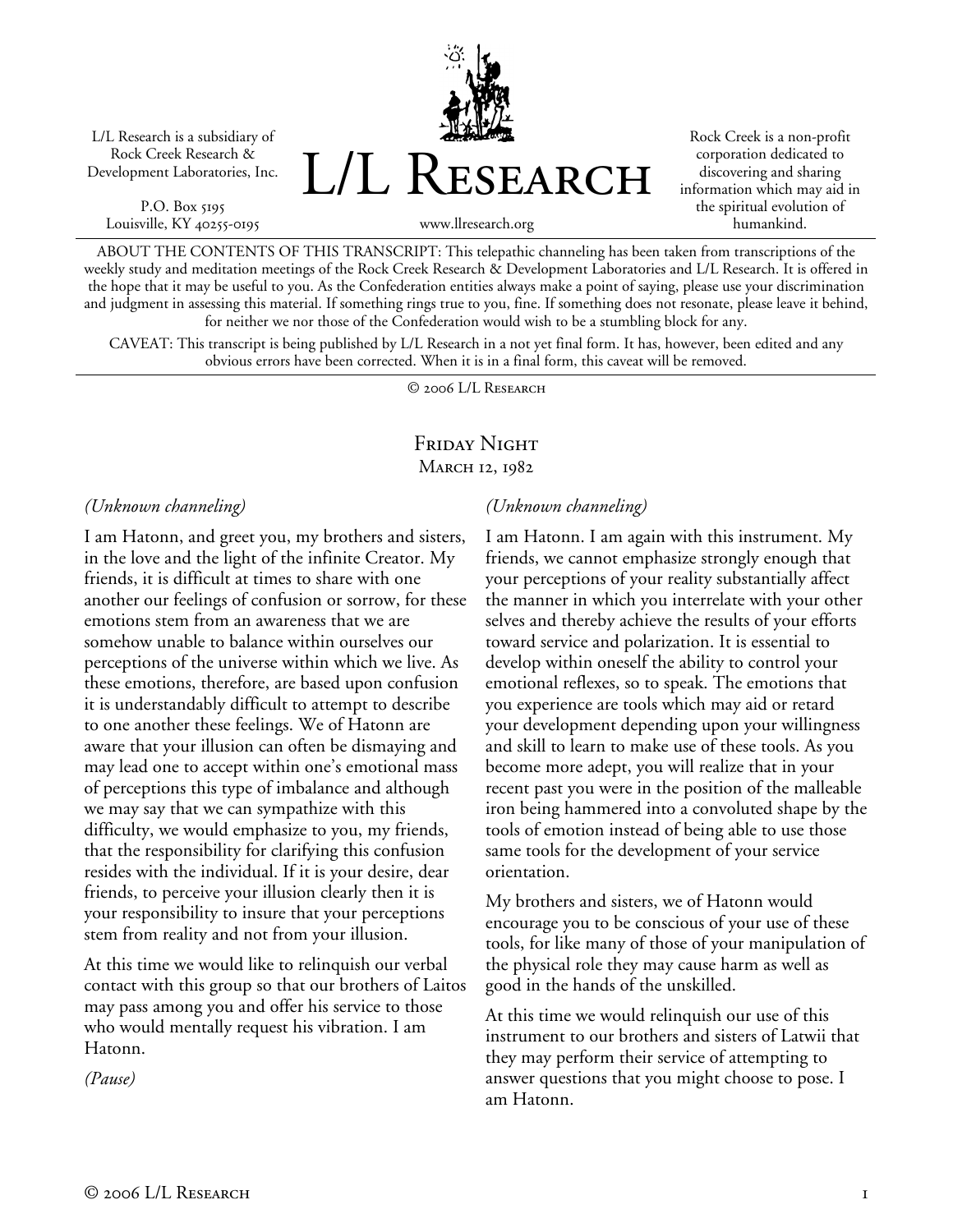# *(Unknown channeling)*

I am Latwii, and I greet you, my brothers and sisters, in the love and the light of our Creator. It is a great pleasure, as always, to be able to be among you and to share your various vibrations, to perceive the intricate artwork, so to speak, as they interweave and meld into one common vibration, thus uniting your group. However, as we are aware that you are probably not overly interested in psychic tapestry, we shall proceed with the original purpose of our visitation, to wit, are there any questions?

**K:** I have a request. Could you speak to the idea of tolerance for someone who does something and you wish that they would do, say, the opposite? How to achieve that tolerance of a person's difference?

I am Latwii. I am aware of your question, my sister. First we would suggest that the question as stated be examined further in view of the potential desire to manipulate another individual into performing in a desired mode of behavior. My sister, although this may be an attractive idea, it is not necessarily conducive toward your own personal growth to either act as the manipulator or to, in an effort to remain passively involved, wish for some form of catalyst to occur to perform the manipulation for oneself and hopefully exclude oneself from the responsibility for that manipulation.

We would suggest that a better route might be to examine the behavior pattern that is regarded as an irritant and to try to attain an understanding of why the action or inaction stimulates one to generate within oneself an unpleasing emotion. It is difficult in your dimension to acquire emotional and spiritual distance from the lessons that one attracts to oneself, for they will quite literally pursue you about the face of the Earth until you are willing to accept the catalyst that you have requested.

We would therefore, my sister, encourage you to look within your own soul for an understanding of the origin of these negative feelings and to attempt to convey forgiveness to the one whose actions are construed as in some manner wronging oneself.

May we speak further on the subject?

**K:** No, thank you.

As always, we thank you for the opportunity to provide our meager service. Is there another question?

**S:** I have a question having to do with the planets coming within close proximity of one another in our solar system. Did they cause any changes upon our Earth, and when they realign in the future, is there a possibility of any changes happening then in the form of earthquakes or any tremors or volcanic activity?

I am Latwii. My brother, there is always the possibility of any event, however unlikely, occurring. However, to more specifically answer your question, we would remind you that the major cause for the physical upheavals of your planetary surface are not the celestial bodies but rather the occupants of the physical bodies who so heavily populate your planet. It is the vibration level prevalent upon your planet that is in conflict with your planet's transition into the fourth density and therefore results in physical upheavals and redistribution as your conflicting vibrations strive to achieve a balance. This will, in most likelihood, continue to occur and to increase in frequency unless your peoples' vibration level alters substantially. This is the major effector and in comparison the celestial bodies to which you refer are considerably insignificant.

May we answer you further?

**S:** Do you see any high probability of an earthquake happening in a certain location on the Earth from these vibrations at this time?

I am Latwii. My brother, we might succinctly answer your question "yes," but to provide the further information that we are allowed in this case, we would remind you of our inability, so to speak, to make specific projections due to the potential disruptions to the individual's right to choice or confusion depends upon your perception of this requirement.

May we answer you further?

**S:** No, I understand, and I should have realized that before. In the past Hatonn has suggested we pray specifically for certain areas of the Earth. At one time it was for Red China when there was a conflict between China and Russia. Besides in general praying for the Earth and its problems are there specific areas where we could send energy?

I am Latwii. I am aware of your question. My brother, there are many areas to which a specific application of love and light could be beneficial. However, we are reticent on this subject due to the